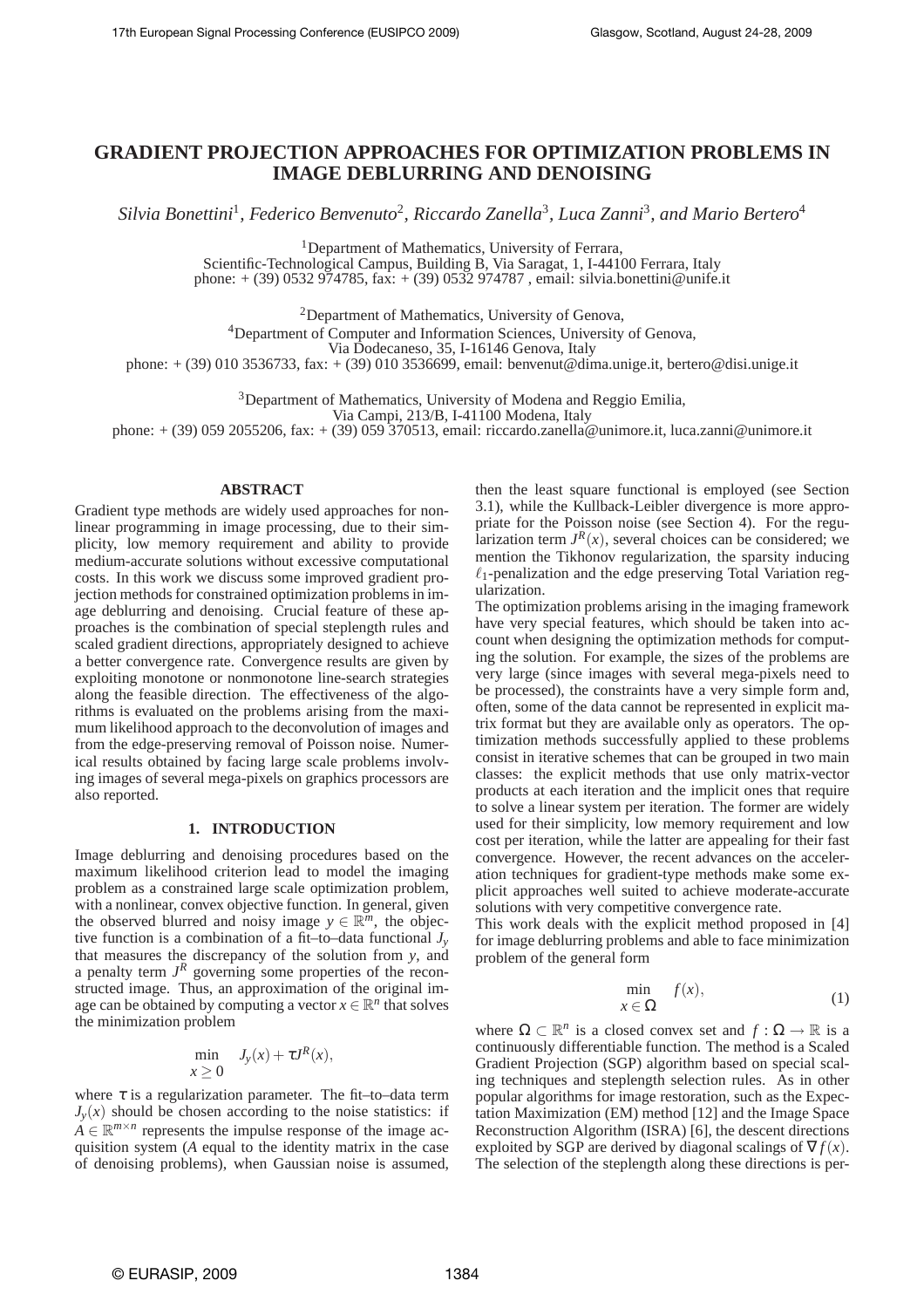formed by taking into account recent ideas on the alternation of the well known Barzilai-Borwein steplength rules [2]. The above strategies are crucial to improve the convergence rate but they are not sufficient to ensure the convergence of the scheme; to this end, line-search strategies along the feasible direction are exploited to ensure a decrease of the objective function (in a monotone or nonmonotone way) during the iterative procedure. SGP has been evaluated in [4] as iterative regularization method for the deconvolution of images corrupted by Poisson noise, that is for the minimization of the Kullback-Leibler function subject to nonnegativity constraints; it has shown very good convergence rate and significant improvements in comparison to the EM method and the Modified Residual Norm Steepest Descent algorithm [1].

Here, we discuss the application of SGP to other imaging problems: the deconvolution of images corrupted by Gaussian noise and the edge-preserving removal of Poisson noise. Furthermore, we present some numerical results on large scale imaging problems obtained by implementing SGP on Graphics Processing Units.

The paper is outlined as follows. In Section 2 we briefly recall the SGP scheme, in Section 3 we describe its behaviour on the considered imaging problems and in Section 4 we evaluate the implementation of SGP on graphics processors.

### **2. THE SGP ALGORITHM**

To recall the SGP scheme for the solution of the problem (1) we need some basic definitions and notations. We denote by  $\|\cdot\|_D$  the vector norm induced by the symmetric positive definite matrix  $D \in \mathbb{R}^{n \times n}$ :  $||x||_{D} = \sqrt{x^{T}Dx}$ . As usual, the 2norm of vectors is denoted by  $\|\cdot\|$ . Given a closed convex set  $\Omega \subset \mathbb{R}^n$ , we define the projection operator associated to *D* as

$$
P_{\Omega,D}(x) = \operatorname{argmin}_{y \in \Omega} ||y - x||_D.
$$

In the special case in which  $D = I$ , *I* being the identity matrix, and  $\Omega$  is the nonnegative orthant, the projector operator is denoted by  $P_+(\cdot)$ . Furthermore, let  $\mathscr D$  be the set of the  $n \times n$ symmetric positive definite matrices *D* such that  $||D|| \le L$  and  $||D^{-1}||$  ≤ *L*, for a given threshold *L* > 1.

The main SGP steps are given in Algorithm 1.

At each SGP iteration the vector

$$
y^{(k)} = P_{\Omega, D_k^{-1}}(x^{(k)} - \alpha_k D_k \nabla f(x^{(k)}))
$$

is defined by combining a scaled steepest descent direction with a projection on  $\Omega$ . Since the projection is performed by using the projection operator associated to the inverse of the scaling matrix, it is possible to prove that the resulting search direction  $\Delta x^{(k)} = y^{(k)} - x^{(k)}$  is a descent direction for the problem (1), that is  $\Delta x^{(k)}^T \nabla f(x^{(k)}) < 0$ . The global convergence of the algorithm is obtained by means of the nonmonotone line–search procedure described in the Step 5, that implies  $f(x^{(k+1)})$  lower than the reference value  $f_{max}$ . We observe that this line–search reduces to the standard monotone Armijo rule when  $M = 1$  ( $f_{max} = f(x^{(k)})$ ). The following convergence result for SGP has been proved in [4] by employing standard techniques (see also [3]).

THEOREM 2.1 *Let* {*x* (*k*)} *be the sequence generated by ap-plying the SGP algorithm to the problem* (1) *and assume that the level set*  $\Omega_0 = \{x \in \Omega : f(x) \le f(x^{(0)})\}$  *is bounded. Then,*  **Algorithm 1** Scaled Gradient Projection (SGP) Method

Choose the starting point  $x^{(0)} \in \Omega$ , set the parameters  $\beta, \theta \in \Omega$  $(0,1)$ ,  $0 < \alpha_{min} < \alpha_{max}$  and fix a positive integer *M*.

FOR  $k = 0, 1, 2, \dots$  DO THE FOLLOWING STEPS:

STEP 1. Choose the parameter  $\alpha_k \in [\alpha_{min}, \alpha_{max}]$  and the scaling matrix  $D_k \in \mathcal{D}$ ; STEP 2. Projection:  $y^{(k)} = P_{\Omega, D_k^{-1}}(x^{(k)} - \alpha_k D_k \nabla f(x^{(k)}));$ *k* STEP 3. Descent direction:  $\Delta x^{(k)} = y^{(k)} - x^{(k)}$ ; STEP 4. Set  $\lambda_k = 1$  and  $f_{max} = \max_{k=1}^{n}$ 0≤*j*≤min(*k*,*M*−1) *f*(*x* (*k*−*j*) ); STEP 5. Backtracking loop: let  $f_{new} = f(x^{(k)} + \lambda_k \Delta x^{(k)});$  $\text{IF } f_{new} \leq f_{max} + \beta \lambda_k \nabla f(x^{(k)})^T \Delta x^{(k)}$  then go to Step 6; ELSE set  $\lambda_k = \theta \lambda_k$  and go to Step 5. ENDIF STEP 6. Set  $x^{(k+1)} = x^{(k)} + \lambda_k \Delta x^{(k)}$ .

END

*every accumulation point*  $x^* \in \Omega$  *of the sequence*  $\{x^{(k)}\}$  *is a constrained stationary point, that is*

$$
\nabla f(x^*)^T (x - x^*) \ge 0, \ \forall x \in \Omega.
$$

It is worth to stress that any choice of the steplength  $\alpha_k \in$  $[\alpha_{min}, \alpha_{max}]$  and of the scaling matrix  $D_k \in \mathscr{D}$  are allowed; then, this freedom of choice can be fruitfully exploited for introducing performance improvements.

An effective selection strategy for the steplength parameter is obtained by adapting to the context of the scaling gradient methods the Barzilai-Borwein (BB) rules [2], widely used in standard non-scaled gradient methods. When the scaled direction  $D_k \nabla f(x^{(k)})$  is exploited within a step of the form  $(x^{(k)} - \alpha_k D_k \nabla f(x^{(k)}))$ , the BB steplength rules become

$$
\alpha_k^{(1)} = \frac{{r^{(k-1)}}^T D_k^{-1} D_k^{-1} r^{(k-1)}}{{r^{(k-1)}}^T D_k^{-1} z^{(k-1)}}, \quad \alpha_k^{(2)} = \frac{{r^{(k-1)}}^T D_k z^{(k-1)}}{{z^{(k-1)}}^T D_k D_k z^{(k-1)}},
$$

where  $r^{(k-1)} = x^{(k)} - x^{(k-1)}$  and  $z^{(k-1)} = \nabla f(x^{(k)}) - \nabla f(x^{(k-1)})$ . It may be observed that these formulas reduce to the standard BB rules in the case of non-scaled gradient methods, that is when  $D_k = I$ . The recent literature on the steplength selection in gradient methods suggests to design steplength updating strategies by alternating the two BB rules. We recall the adaptive alternation strategy proposed in [4, 9], that has given remarkable convergence rate improvements in many different applications. Given an initial value  $\alpha_0$ , the steplengths  $\alpha_k$ ,  $k = 1, 2, \dots$ , are defined by the following criterion:

IF 
$$
\alpha_k^{(2)}/\alpha_k^{(1)} \leq \tau_k
$$
 THEN  
\n $\alpha_k = \min \left\{ \alpha_j^{(2)}, j = \max \{1, k - M_\alpha\}, \dots, k \right\};$   
\n $\tau_{k+1} = \tau_k * 0.9;$   
\nELSE  
\n $\alpha_k = \alpha_k^{(1)};$   $\tau_{k+1} = \tau_k * 1.1;$   
\nENDIF

where  $M_{\alpha}$  is a prefixed non-negative integer and  $\tau_1 \in (0,1)$ . Concerning the choice of the scaling matrix  $D_k$ , a suited up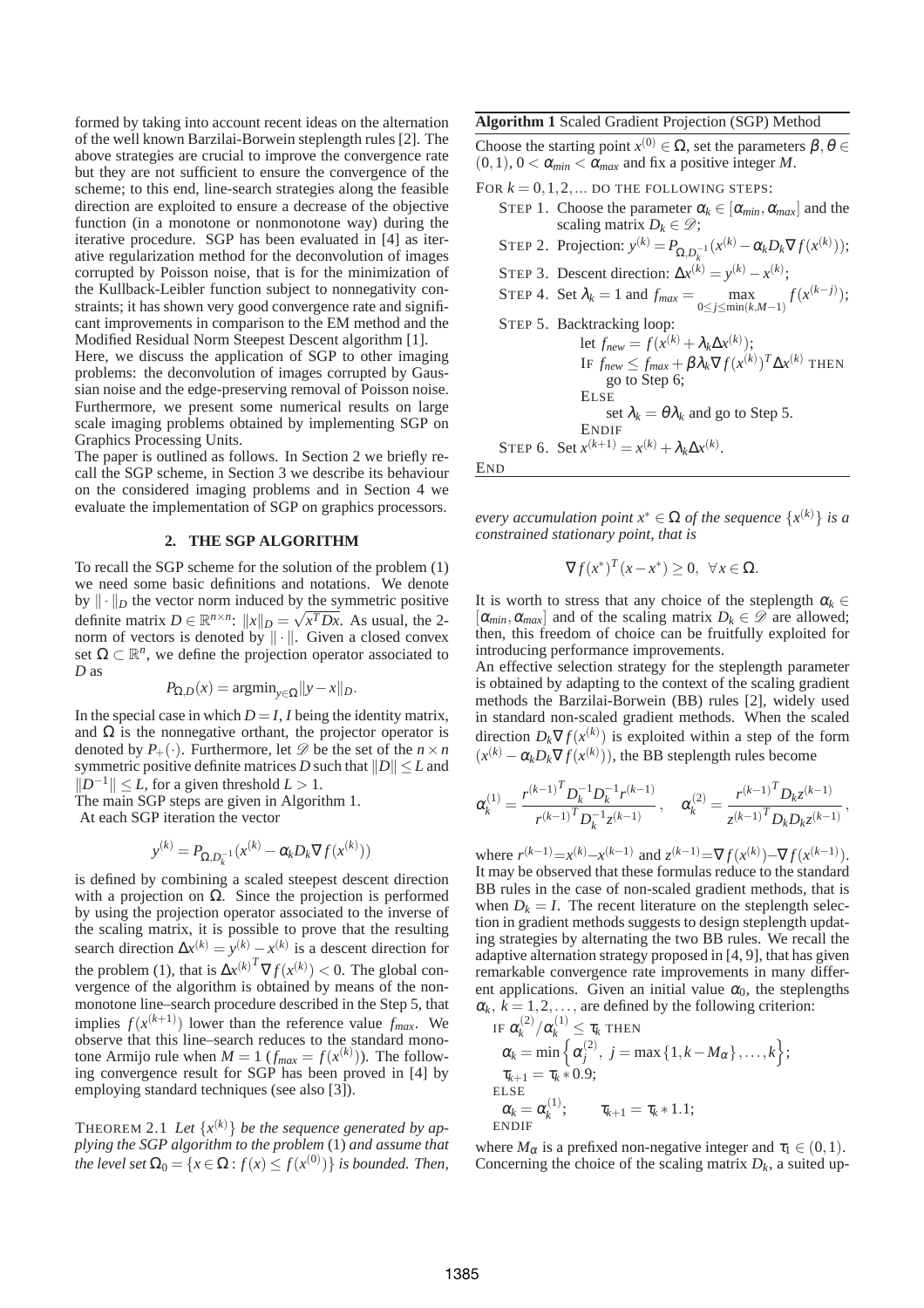dating rule generally depends on the special form of the objective function and then we discuss this topic later, when some applications of SGP will be presented.

### **3. TWO APPLICATIONS OF SGP**

The numerical results reported in [4] show that SGP is a useful iterative regularization method for the deconvolution of images corrupted by Poisson noise (see also Section 4). These promising results motivate the application of SGP to other imaging problems, such as, for example, the deconvolution of images corrupted by Gaussian noise and the removal of Poisson noise.

#### **3.1 Least-squares approach to nonnegative image deblurring**

It is well-known that the maximum likelihood approach to image deblurring in the case of Gaussian noise leads to the following nonnegatively constrained least-squares problem:

$$
\min_{x \ge 0} J_y(x) = \frac{1}{2} ||Ax - y||^2.
$$

Due to the ill-posedness of this convex problem, several iterative methods with the semiconvergence property have been proposed to obtain regularized solution by an early stopping of the iterations. Among these methods, the Projected Landweber (PL) method [7] and ISRA [6] are the most popular approaches. The PL iteration is given by

$$
x^{(k+1)} = P_{+}(x^{(k)} - \alpha \nabla J_{y}(x^{(k)})) = P_{+}(x^{(k)} + \alpha A^{T}(y - Ax^{(k)})),
$$

where  $\alpha$  is a fixed steplength satisfying the conditions  $0 < \alpha < \frac{2}{||A||^2}$ , while ISRA can be described by

$$
x^{(k+1)} = x^{(k)} \frac{A^T y}{A^T A x^{(k)}} = x^{(k)} - \frac{x^{(k)}}{A^T A x^{(k)}} \nabla J_y(x^{(k)}) ,
$$

where the multiplication and the division of vectors are in the Hadamard sense, i.e. pixel by pixel. The interested reader can refer to the above mentioned references for more details on the two methods; here, we emphasize that SGP can be considered a generalization of both PL and ISRA. In fact, SGP is based on a gradient projection as PL, but it uses variable steplengths and scaled directions not exploited by PL. On the other hand, SGP can implement the same scaling of ISRA, but it benefits also from the variable steplengths not available in ISRA. Thus, in order to evaluate if the more general form can be useful in practice, it seems natural to update the SGP scaling matrix according to the scaling of ISRA:

$$
D_k = \text{diag}\left(\min\left[L, \max\left\{\frac{1}{L}, \frac{x^{(k)}}{A^T A x^{(k)}}\right\}\right]\right),\,
$$

where *L* is a large threshold ( $L = 10^{10}$  in our simulations). For the sake of completeness and to better assess the importance of the scaling, we test also the behaviour of an SGP version without scaling matrix, that is with  $D_k = I$  in each iteration; the corresponding method is denote by GP. The other main parameters of SGP and GP are set as follows:

- steplength parameter:  $\alpha_{min} = 10^{-10}$ ,  $\alpha_{max} = 10^5$ ,  $\alpha_0 = 1.3$ ,  $M_\alpha = 2$ ,  $\tau_1 = 0.5$ ;
- line-search parameter:  $\theta = 0.4$ ,  $\beta = 10^{-4}$ ,  $M = 1$ .



Figure 1: The original images (upper panels), the corresponding blurred and noisy images (middle panels) and the reconstructed images (lower panels).

We report the results obtained by comparing the schemes on two test problems generated from the  $256 \times 256$  original images shown in the upper panels of Figure 1: an image of the nebula NGC5979 (left panel) and the frequently used satellite image (right panel). Blurred and noisy images (middle panels in Figure 1) are obtained by convolving these images with the point spread function available at http://www.mathcs.emory.edu/ nagy/RestoreTools/index.html and by perturbing the results with additive white Gaussian noise with zero expected value and variances  $\sigma^2 = 1$ . For each method, we evaluate the relative reconstruction error, defined as  $||x^{(k)} - x||/||x||$ , where *x* is the image to be reconstructed and  $x^{(k)}$  is the reconstruction after *k* iterations; then we report the minimum relative reconstruction error (err), the number of iterations (it) and the computational time in seconds (sec) required to provide the minimum error. Table 1 summarizes the numerical results obtained by implementing the algorithms in standard C on an AMD Athlon 3500+ 2.2GHz processor; the same starting image is considered for all the schemes:  $x_i^{(0)} = c$ ,  $i = 1,...,n$ ,  $c = \sum_{j=1}^{m} y_j/n$ . The SGP method is clearly preferable in terms of number of iterations and, even if it exhibits a cost per iteration larger than the other schemes, it generally provides the best overall computational time. The best SGP reconstructions are shown in the lower panels of Figure 1.

#### **3.2 Edge-preserving removal of Poisson noise**

We consider the optimization-based approach for removing Poisson noise recently proposed in [15], that consists in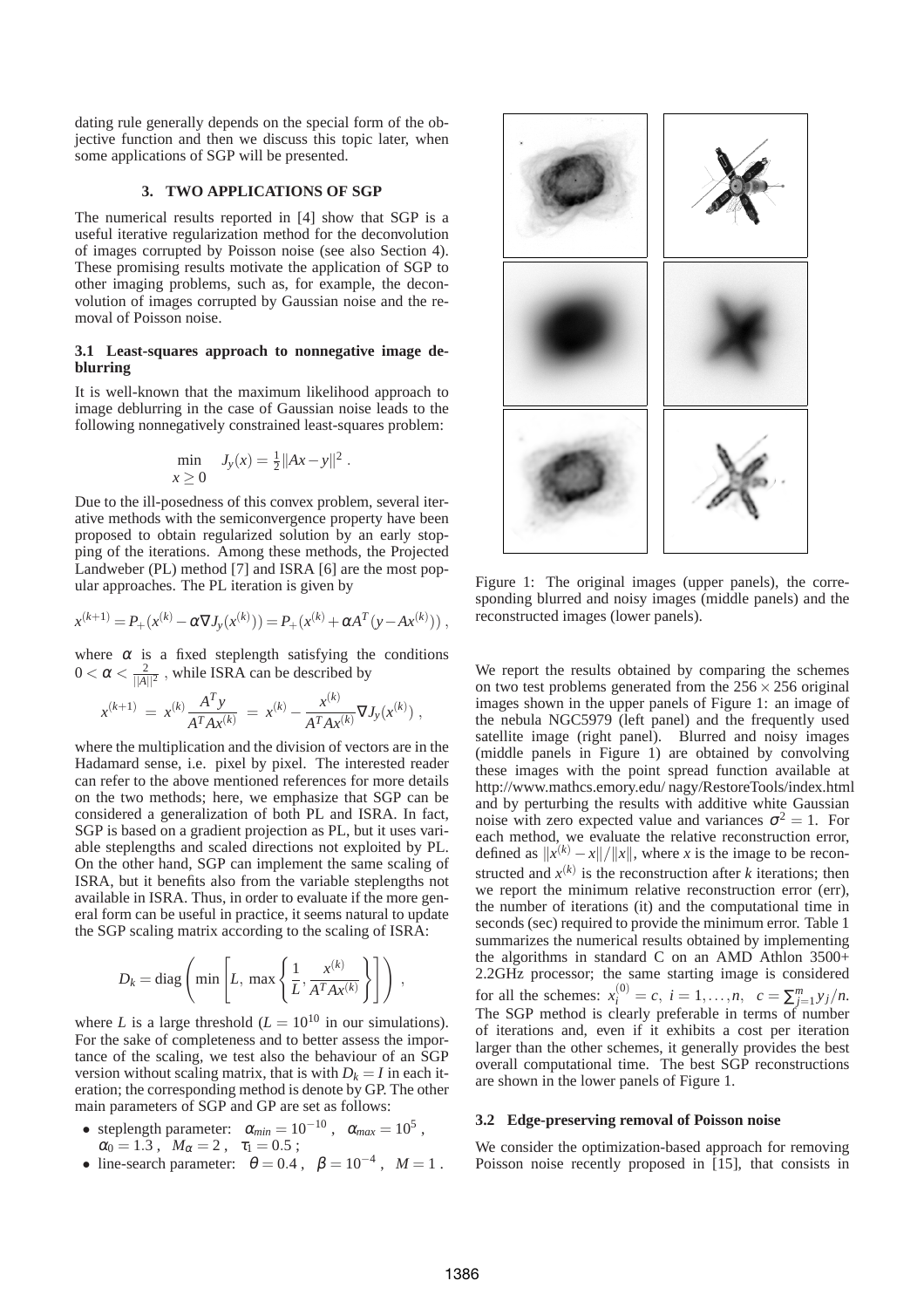Table 1: Image deblurring: behaviour of the algorithms.

| Method      | err            | it | sec           | err       | it                                | sec  |
|-------------|----------------|----|---------------|-----------|-----------------------------------|------|
|             | Nebula NGC5979 |    |               | Satellite |                                   |      |
| PL.         |                |    |               |           | 0.081 1134 7.90 0.278 10307 70.61 |      |
| <b>ISRA</b> |                |    |               |           |                                   |      |
| <b>SGP</b>  |                |    | 0.075 90 1.88 | 0.302     | 314                               | 6.28 |
| GP          | 0.080          |    | 136 1.77      | 0.278     | 1768 21.51                        |      |

the minimization of a functional obtained by penalizing the Kullback-Leibler divergence by means of an edge preserving functional. In order to introduce this optimization problem we use the following notation. Let  $y \in \mathbb{R}^n$  be the detected noisy image; furthermore, if  $x_i$  denotes the value associated to the *i*-th pixel of the image *x*, we denote by  $x_i$ + and  $x_i$ – the values associated to the pixels that are just below and above the *i*-th pixel, respectively; similarly,  $x_{i+}$  and  $x_{i-}$  denote the values associated to the pixels that are just after and before the *i*-th pixel, respectively. Then, an estimate of the noisefree image can be obtained by solving the problem

$$
\min_{x \geq \eta} \sum_{i} \left( x_i - y_i - y_i \ln \frac{x_i}{y_i} \right) + \tau \left( \frac{1}{2} \sum_{i} \psi_{\delta} \left( \Delta_i^2 \right) \right), \qquad (2)
$$

where  $\Delta_i^2 = (x_{i+1} - x_i)^2 + (x_{i+} - x_i)^2$  and  $\psi_\delta(t) = 2\sqrt{t + \delta^2}$ ,  $\delta$  being a small quantity tuning the discontinuities into the image [5],  $\eta > 0$  is a small positive constant smaller than the background emission and  $\tau > 0$  is a regularization parameter. See also [14] for a recent analysis of the total variation minimization. In the feasible region the objective function of the problem (2) is continuously differentiable, thus the SGP method can be applied. In particular, following the gradient splitting idea presented in [10], a diagonal scaling matrix for SGP can be defined as

$$
(D_k)_{i,i} = \min\left(L, \, \max\left[\frac{1}{L}, \frac{x_i^{(k)}}{1 + \tau V_i(x^{(k)})}\right]\right), \qquad (3)
$$

where  $V_i(x^{(k)}) = \left\{ 2\psi_{\delta}^{\prime}(\Delta_i^2) + \psi_{\delta}^{\prime}(\Delta_{i-}^2) + \psi_{\delta}^{\prime}(\Delta_{i-}^2) \right\} x_i^{(k)}$ *i* .

In this numerical experience we compare the SGP described in section 2, equipped with the scaling matrix (3), and two more traditional gradient algorithms. The first is a gradient projection (GP) method obtained by using  $D_k = I$  in SGP. The second algorithm, that we denote by GP-BB, can be also derived by the SGP by setting  $D_k = I$  and  $\alpha_k = \alpha_k^{(1)}$  $\kappa^{(1)}$ ; this scheme is very similar to the GPRS-BB method proposed in [8]. The numerical experiments have been carried out on two test problems generated by corrupting with Poisson noise the images in Figure 2. For each test problem we determine an approximate optimal value of the objective function by running the monotone SGP method until the relative difference between the function values at two successive iterates is less than  $10^{-7}$ . Then we use this reference value as stopping criterion for the other algorithms. In Table 2 the results obtained on the LCR-phantom image are summarized in terms of  $\ell_2$ relative error, iterations number and computational time; in this case, Matlab implementations of the algorithms are run on an AMD Opteron Dual Core 2.4 GHz processor. We set  $\eta = 10^{-5}$  and the regularization parameter  $\tau$  equal to 0.25,



Figure 2: Original images for denoising problems: the LCRphantom described in [15] ( $256 \times 256$ ) and a dental radiography  $(512 \times 512)$ .

Table 2: Image denoising: behaviour of the algorithms on the LCR-phantom.

| Method err |                    | it | sec                                                                                                                      |                    | $err$ if | sec |  |
|------------|--------------------|----|--------------------------------------------------------------------------------------------------------------------------|--------------------|----------|-----|--|
|            | $\delta = 10^{-8}$ |    |                                                                                                                          | $\delta = 10^{-1}$ |          |     |  |
|            |                    |    | SGP 0.027 369 35.14 0.025 148 14.30<br>GP 0.032 2000* 159.13 0.025 280 23.23<br>GP-BB 0.032 2000* 156.35 0.025 735 70.62 |                    |          |     |  |

a value derived from the literature for this test image. Looking at Table 2, we may observe that the SGP versions largely outperform the other algorithms, confirming the importance of both the scaling strategy and the alternating steplength selection. The SGP method has been applied also for the test problem obtained by perturbing with Poisson noise the dental radiography in the right panel of the Figure (2). In this case the relative difference in  $\ell_2$  norm between the noisy and the noise-free image is 0.179 and the parameters  $\delta$  and  $\tau$  has been estimated by an empirical procedure. The best results in terms of accuracy are obtained with  $\delta = 10^{-1}$  and  $\tau = 0.25$ , for which the SGP method provides an approximation of the true object with an error equal to 0.028, in 113 iterations performed in 42 seconds.

#### **4. SGP ON GRAPHICS PROCESSING UNITS**

In this section we discuss an implementation of SGP for Graphics Processing Units (GPU), that are non-expensive parallel processing devices available on many up-to-date personal computers. For this experience we apply SGP as iterative regularization algorithm for the deblurring of images corrupted by Poisson noise, that is, for an approximate solution of

$$
\min_{x \geq 0} J_y(x) = \sum_{i=1}^m \left( \sum_{j=1}^n A_{ij} x_j + b - y_i - y_i \ln \frac{\sum_{j=1}^n A_{ij} x_j + b}{y_i} \right),
$$

where  $b > 0$  denotes a constant background radiation. An effective version of SGP for such kind of application has been recently proposed in [4] by deriving the updating rule for the matrix  $D_k$  from the scaling used by the well-known EM method [12]. Taking into account that, under standard assumption on the blurring matrix *A*, the EM method for the above minimization problem can be written as

$$
x^{(k+1)} = x^{(k)} \frac{A^T y}{Ax^{(k)} + b} = x^{(k)} - x^{(k)} \nabla J_y(x^{(k)}),
$$